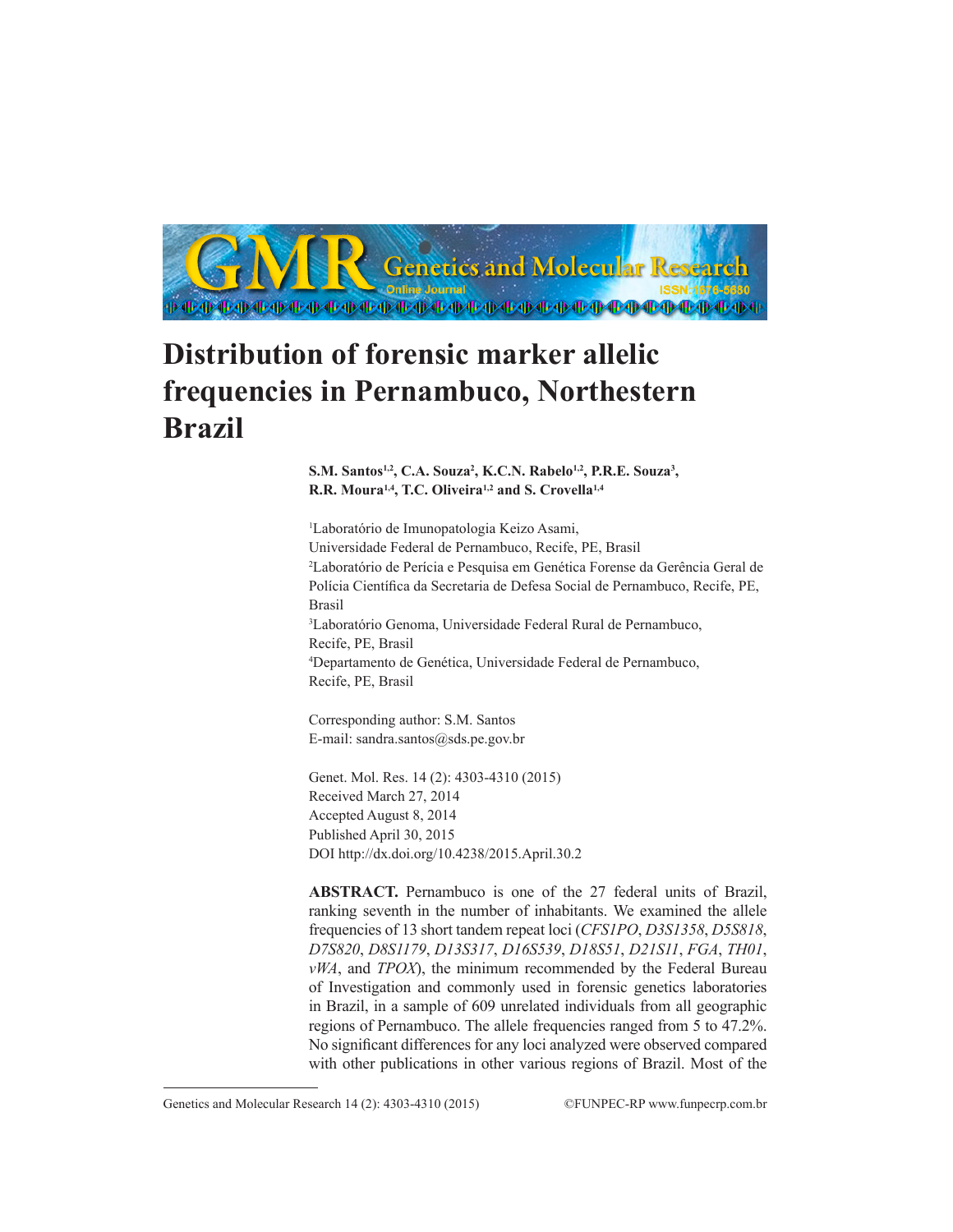markers observed were in Hardy-Weinberg equilibrium. The occurrence of the allele 47.2 (locus *FGA*) and alleles 35.1 and 39 (locus *D21S11*), also described in a single study of the Brazilian population, was observed. The other forensic parameters analyzed (matching probability, power of discrimination, polymorphic information content, paternity exclusion, complement factor I, observed heterozygosity, expected heterozygosity) indicated that the studied markers are very informative for human forensic identification purposes in the Pernambuco population.

**Key words:** Autosomal STRs; Human identification; Population data

# **INTRODUCTION**

Studies estimating the genetic admixture in established populations indicate that the most striking migratory movement in recent centuries has been the colonization of the Americas (Bonilla et al., 2004; Bedoya et al., 2006; Martinez-Marignac et al., 2007; Tang et al., 2007). One method of increasing the understanding of the genetic makeup of a population is to estimate the contribution of parental populations based on the distribution of allele frequencies of genetic markers (Salzano, 2004).

The most frequently used genetic markers used in forensic laboratories and paternity tests include short tandem repeats (STRs), the Y chromosome, and mitochondrial DNA (Martins et al., 2010; Ziętkiewicz et al., 2012). Those with high discriminatory power, higher frequency of heterozygotes, low mutation rate, high degree of informativeness, smaller size, and lower training stutters, are considered to be the most important for human identification (Hares, 2012).

The distribution of allele frequencies of DNA markers differs between biogeographically separated populations and those from a different origin (Gusmão et al., 2001). The Brazilian populations, including Pernambuco, are considered to be the most heterogeneous in the world (Aguiar et al., 2012). Several studies have been conducted to examine the real contribution of Native Americans, Europeans, and Africans, but the only consensus is that the dynamics of crossovers in Brazil are both unique and complex (Pena et al., 2009).

Material evidence based on DNA analysis is valuable in the process of criminal investigation and identification (Gershaw et al., 2011). Because of the importance and applicability of STR typing (Choi and Seo, 2009) targeting human identification, in November 1997, the Federal Bureau of Investigation (FBI) established 13 loci that would be used as the Combined DNA Index System (CODIS), which were tested and validated for forensic applications (Budowle et al., 1998; Butler, 2005; Michelin et al., 2008).

These markers have been widely used worldwide; even after more than a decade, the markers continue to play an important role in the field of forensics, particularly in the construction of criminal databases (FBI, 1997; Krzyzanńska et al., 2006; Li et al., 2008). When a biological sample is derived from a single source, these 13 markers satisfactorily meet the needs of any forensic laboratory (Ge et al., 2012).

A database of genetic profiles, for forensic purposes or for locating missing persons, has been adopted in many countries, including Brazil; this justified the importance of STRs in the forensic community (Corte-Real, 2004; Walsh, 2004). DNA databases have become central to criminal investigations and for understanding local allele frequencies (Gill et al., 2006;

Genetics and Molecular Research 14 (2): 4303-4310 (2015) ©FUNPEC-RP www.funpecrp.com.br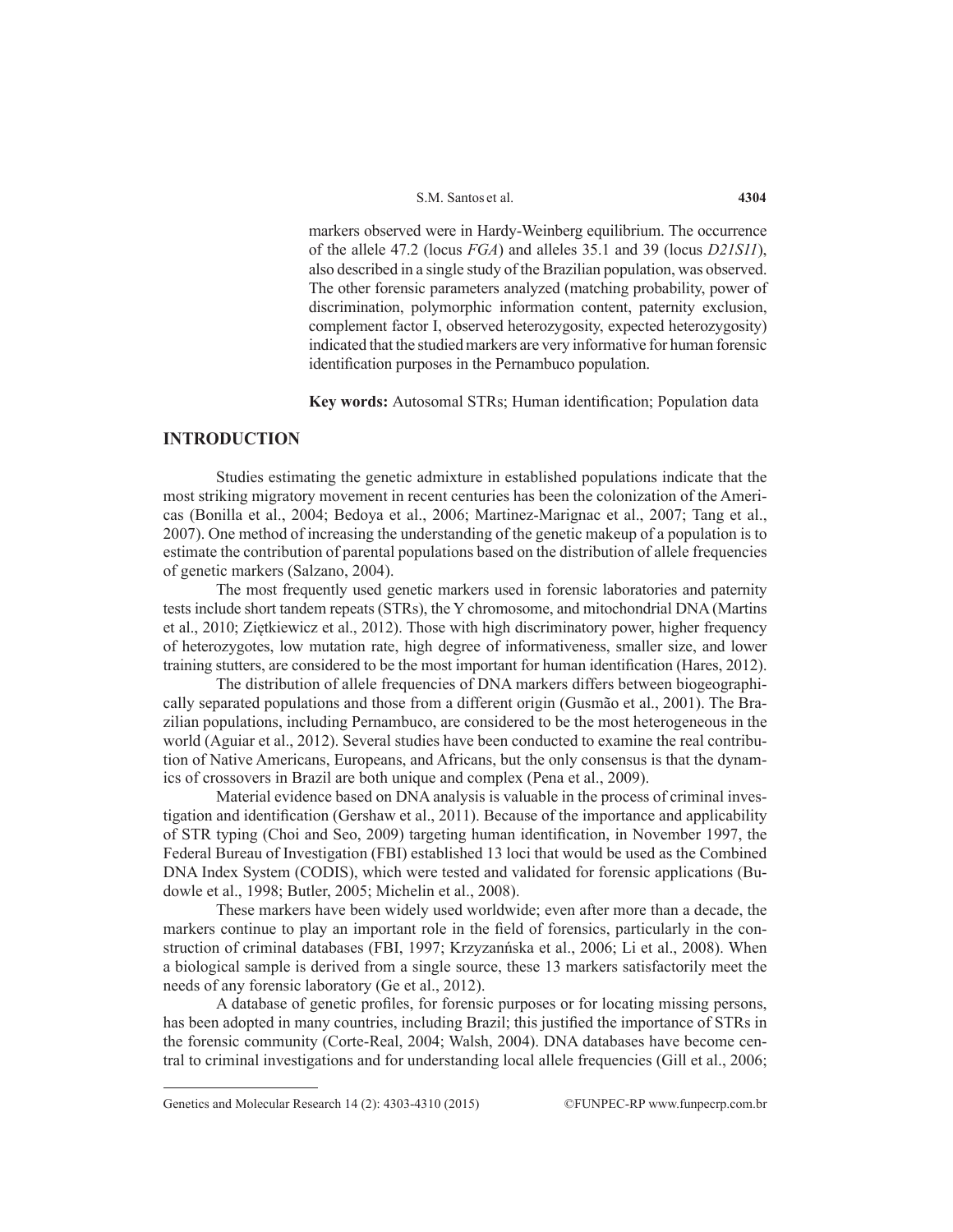Jacques and Minervino, 2007; Martins et al., 2010).

In 2012 and 2013, Brazil took an important step in combating crime by publishing Law No. 12.654/12, which establishes DNA as a form of criminal identification (Brazil, 2012), and Decree No. 7.950/2013, which establishes the National Bank of Genetic Profiles and Integrated Bank Network of Genetic Profiles (Brazil, 2013). In this study, we examined the allele frequencies of 13 STR loci. The results will serve to support the actions of forensic genetics in Northeastern Brazil.

#### **MATERIAL AND METHODS**

#### **DNA samples**

Because of the forensic application of our research, sampling was determined in proportion to the number of inhabitants residing in each of the 8 areas of Pernambuco, with territorial division proposed by the Pact for Life Government Program aimed at preventing and reducing violence. There are 8 territories and 26 integrated security areas, linking overt police actions with police actions in the state (Pernambuco, 2007). Samples were collected mainly in the host cities of each region, resulting in very diverse samples. Buccal mucosa samples derived from 609 adult subjects, unrelated, all born and residing in the State of Pernambuco, were analyzed.

The samples were collected using a mouth swab after obtaining informed consent from each subject. The sample was composed of individuals living throughout the territory, respecting the proportionality of the number of inhabitants, according to the census of the Brazilian Institute of Geography and Statistics (IBGE, 2010): territory 1- capital ( $N = 115$ ); territory 2 - metropolitan region (N = 150); territory 3 - south forest (N = 37); territory 4 - north forest (N = 60); territory 5 - wild 1 (N = 65); territory 6 - wild 2 (N = 56); territory 7 - backcountry 1 ( $N = 61$ ); territory 8 - backcountry 2 ( $N = 65$ ).

This study was approved by the Ethics Committee on Human Research of the Centro de Ciências da Saúde, Universidade Fedral de Pernambuco, CEP/CCS/UFPE. The Certificate Presentation to Ethical Consideration (CAAE) was 14961813.2.0000.5208. The territorial division according to the model adopted by the Government of the State of Pernambuco: "Pact for Life" program is displayed in Figure 1.



**Figure 1.** Map of the State of Pernambuco, divided into 8 territories. Adapted from: http://www.sds.pe.gov.br/.

Genetics and Molecular Research 14 (2): 4303-4310 (2015) ©FUNPEC-RP www.funpecrp.com.br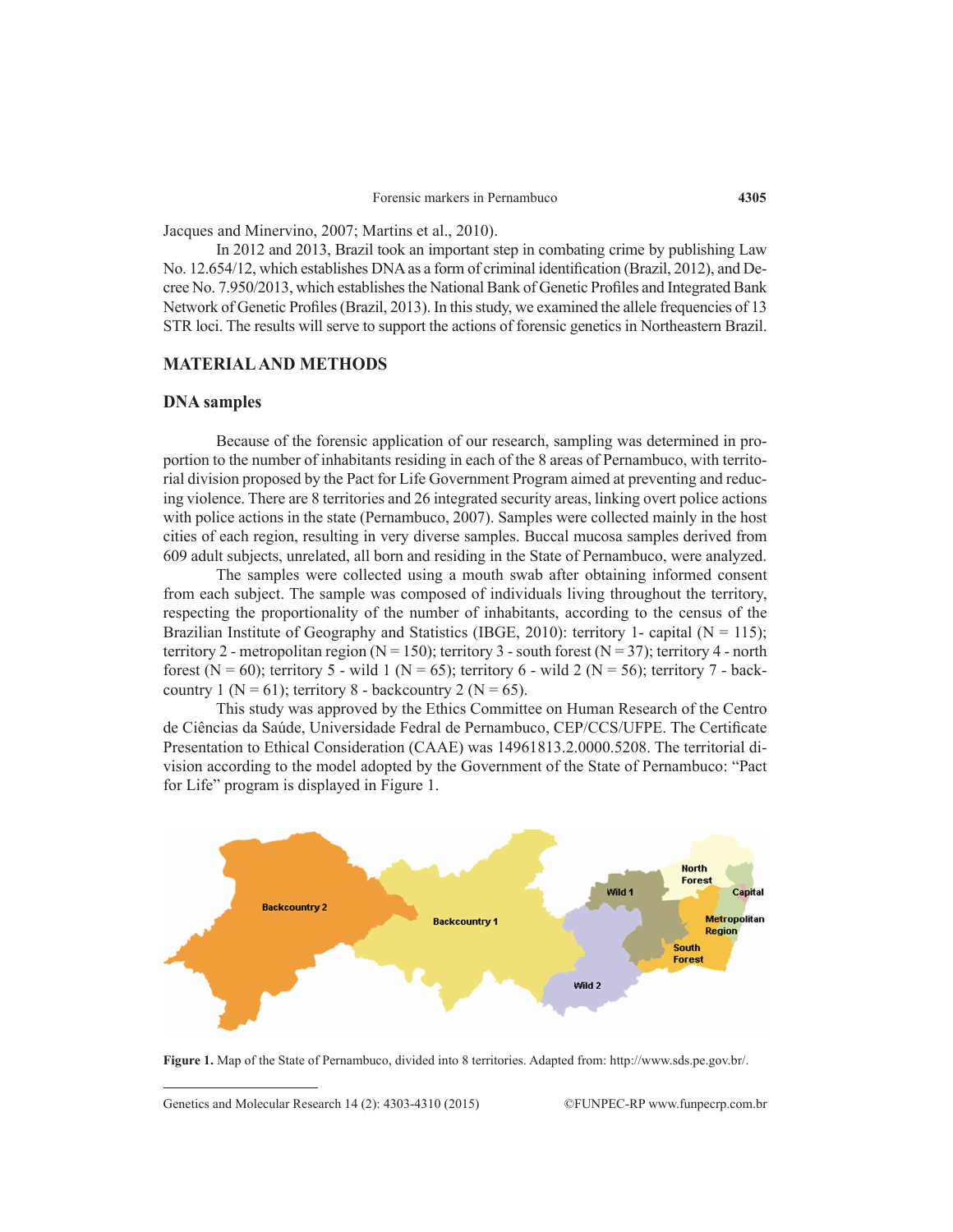S.M. Santos et al.

# **DNA extraction**

Biological samples were extracted using the DNA IQ™ System kit (Promega, Madison, WI, USA) as recommended by the manufacturer and adopted at the "Laboratório de Perícia e Pesquisa em Genética Forense" (Recife).

#### **STR genotyping**

To amplify the STR 13 regions (loci) (*D21S11*, *TH01*, *D3S1358*, *FGA*, *TPOX*, *D8S1179*, *D16S539*, *D7S820*, *D13S317*, *D5S818*, *VWA*, *D18S51*, and *CSF1PO*), as well as amelogenin to identify gender, we used the AMPFℓSTR Identifiler<sup>®</sup> Plus<sup>®</sup> PCR Kit (Life Technologies, Carlsbad, CA, USA) and PowerPlex®16HS (Promega) commercial kits following the manufacturer protocols. Amplicon separation and detection were performed using the ABI3500 automated sequencer (Applied Biosystems; Foster City, CA, USA) with the GS-600 LIZ standard and POP 4 polymer (Applied Biosystems) size. Genotyping was performed using the GeneMapper IDX software (Life Technologies).

#### **Statistical analysis**

Allele frequencies, Hardy-Weinberg equilibrium, expected heterozygosity  $(H_{\rm E})$ , and observed heterozygosity  $(H<sub>o</sub>)$  were calculated using the Arlequin software version 3.5.1.2 (Excoffier, 2010). Other statistical parameters of forensic and paternity importance included matching probability (MP), power of discrimination (PD), polymorphism information content (PIC), power of exclusion (PE), and typical and paternity index (TPI), and were obtained using the PowerStats, version 12 (Tereba,1999).

# **RESULTS AND DISCUSSION**

Deviations from Hardy-Weinberg equilibrium were observed for the markers *FGA*, *D5S818*, *vWA*, and *D18S51*, but these deviations disappeared after Bonferroni correction (level of significance: 0.0038). The presence of rare alleles or the characteristic substructure of Brazilian populations may account for this finding (Soloum et al., 2013). For all markers,  $H<sub>E</sub>$ values were very similar to  $H_0$  values.

Of the 13 loci studied, *D18S51* showed a PIC value of 0.87, suggesting high informational power. The *TPOX* locus showed a peak of 0.65, indicating that this marker was the least informative. The *D18S51* and *FGA* loci showed higher discrimination powers of 0.973 and 0.976, respectively. Our results for the Brazilian population (Grattapaglia et al., 2001; Fridman et al., 2008; Aguiar et al., 2012) agreed with those for the populations of Pará - North Region (Ribeiro-Rodrigues et al., 2008), the Mato Grosso do Sul - Midwest Region (Silva et al., 2004), Minas Gerais - Southeast Region (del Castillo et al., 2009), and Rio Grande do Sul - South Region (Leite et al., 2003) for most markers and indicators assessed.

In a previous study examining STR allele frequencies in the population of Pernambuco, the *D5S818* and *D3S1338* loci were not evaluated (Dellalibera et al., 2004). The present study confirmed that both are important in forensic laboratories, with higher  $H<sub>E</sub>$ , high informative power based on the PIC values, and high PD observed (Table 1).

Genetics and Molecular Research 14 (2): 4303-4310 (2015) ©FUNPEC-RP www.funpecrp.com.br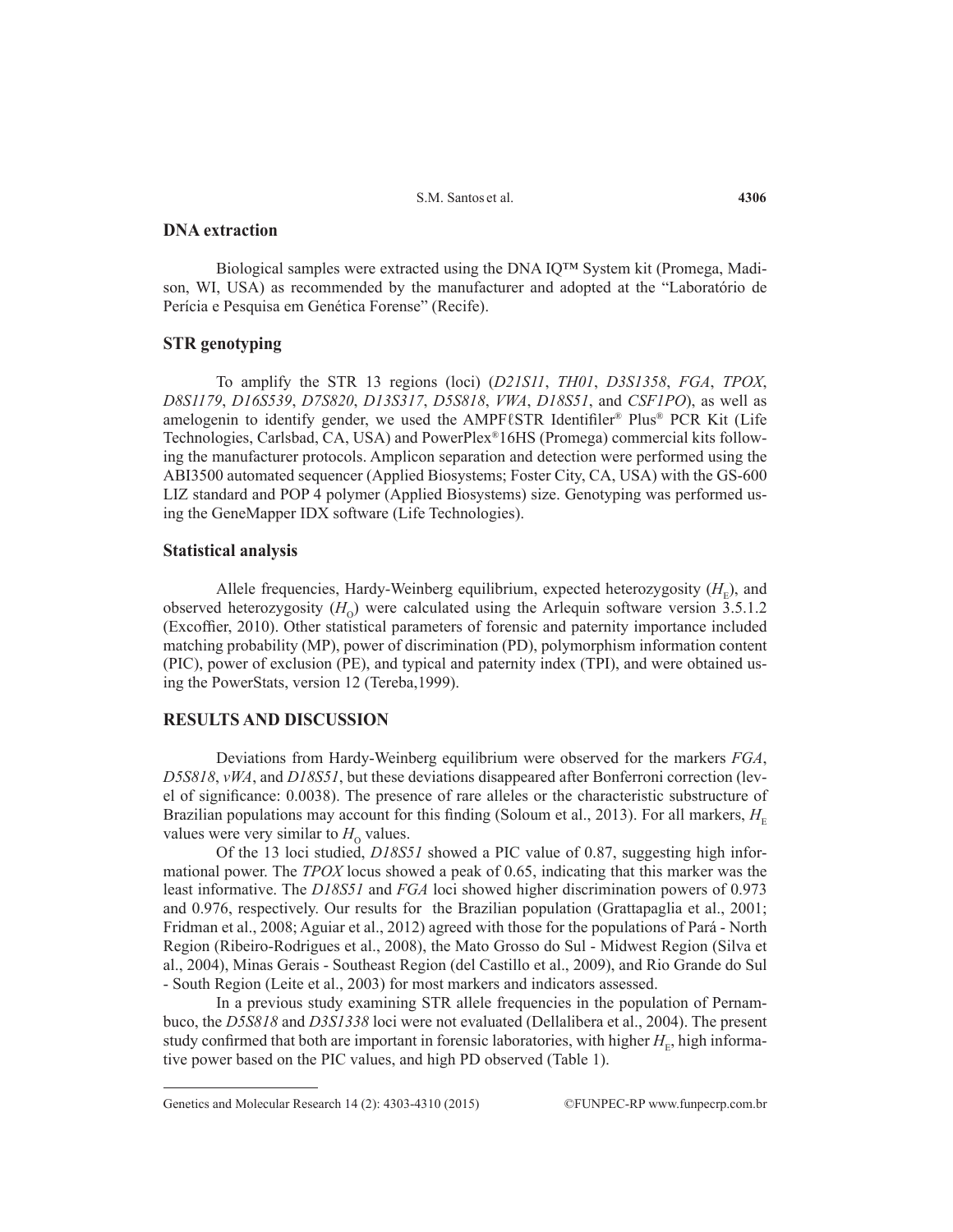| <b>CSFIPO</b>       | 0.013957<br>0.021346<br>0.017241                                            | 0.295567 | 0.280788<br>0.300493<br>0.05665                                                         | 0.00027<br>0.002463                                                                    |          |                                        |          |                          |          |                                                                                                     |          |                      |          |         |                                                                                                                                                                                                                                                                                                       |                      |
|---------------------|-----------------------------------------------------------------------------|----------|-----------------------------------------------------------------------------------------|----------------------------------------------------------------------------------------|----------|----------------------------------------|----------|--------------------------|----------|-----------------------------------------------------------------------------------------------------|----------|----------------------|----------|---------|-------------------------------------------------------------------------------------------------------------------------------------------------------------------------------------------------------------------------------------------------------------------------------------------------------|----------------------|
| D18S51              | 0.000000<br>0.000000                                                        |          | $\begin{array}{c} 0.000011 \\ 0.000000 \\ 0.000218 \\ 1.000218 \\ 0.998305 \end{array}$ | 0.021598<br>0.020295<br>0.021118<br>0.016827<br>0.000011                               | 0.006212 | $0.002427$<br>$0.001189$<br>$0.000357$ | 0.000006 | $0.000006$<br>$0.000006$ | 0.000011 |                                                                                                     | 0.000006 | 0.000011             |          |         |                                                                                                                                                                                                                                                                                                       |                      |
| vWA                 | 0.001642                                                                    |          | 0.005747<br>0.004105                                                                    | 0.082102<br>0.132184<br>0.285714<br>0.261905                                           | 0.155993 | 0.050082<br>0.016420<br>0.003284       |          |                          |          |                                                                                                     |          |                      |          |         |                                                                                                                                                                                                                                                                                                       |                      |
| D5S818              | 0.018062<br>0.022989<br>0.046798                                            | 0.055829 | 0.311987<br>0.353859<br>0.178161                                                        | $\begin{array}{c} 0.00821 \\ 0.000821 \\ 0.000821 \\ 0.000821 \\ 0.000821 \end{array}$ |          |                                        |          |                          |          |                                                                                                     |          |                      |          |         |                                                                                                                                                                                                                                                                                                       |                      |
| D13S317             | $\begin{array}{c} 0.000821 \\ 0.000821 \\ 0.097701 \\ 0.061576 \end{array}$ | 0.055829 | 0.310345<br>0.325944<br>0.10509                                                         | $0.04023$<br>$0.000001$                                                                |          |                                        |          |                          |          |                                                                                                     |          |                      |          |         |                                                                                                                                                                                                                                                                                                       |                      |
| D7S820              | 0.007389<br>0.171593<br>0.128079                                            | 0.273399 | 0.239737<br>0.147783<br>0.027094                                                        | 0.004926                                                                               |          |                                        |          |                          |          |                                                                                                     |          |                      |          |         |                                                                                                                                                                                                                                                                                                       |                      |
| D16S539             | 0.014778<br>0.176515                                                        | 0.091133 | 0.302956<br>0.2578<br>0.128079                                                          | 0.028736                                                                               |          |                                        |          |                          |          |                                                                                                     |          |                      |          |         |                                                                                                                                                                                                                                                                                                       |                      |
| D8SI179             | 0.006568<br>0.006568                                                        | 0.064039 | 0.070608<br>0.119869<br>0.272578                                                        | 0.258621<br>0.157636<br>0.039409<br>0.003284                                           |          | 0.00082                                |          |                          |          |                                                                                                     |          |                      |          |         |                                                                                                                                                                                                                                                                                                       |                      |
| TPOX                | $\begin{array}{c} 0.032841 \\ 0.006568 \\ 0.477833 \\ 0.106732 \end{array}$ | 0.073071 | 0.252874<br>0.044335<br>0.004926                                                        | 0.00082                                                                                |          |                                        |          |                          |          |                                                                                                     |          |                      |          |         |                                                                                                                                                                                                                                                                                                       |                      |
| FGA                 |                                                                             |          |                                                                                         | $\begin{array}{c} 0.000821 \\ 0.000821 \\ 0.003284 \end{array}$                        |          |                                        |          |                          |          | 0.10509                                                                                             | 0.015588 | 0.005747<br>0.005747 | 0.000821 | 0.00082 |                                                                                                                                                                                                                                                                                                       | 0.000821<br>0.000821 |
| D3S1358             |                                                                             |          | 0.007389<br>0.004105                                                                    | 0.092775<br>0.29064<br>0.29803<br>0.172414                                             | 0.119869 | 0.013957<br>0.000821                   |          |                          |          |                                                                                                     |          |                      |          |         |                                                                                                                                                                                                                                                                                                       |                      |
| TЮ.                 |                                                                             |          | 0.00082                                                                                 |                                                                                        |          |                                        |          |                          |          |                                                                                                     |          |                      |          |         |                                                                                                                                                                                                                                                                                                       |                      |
| D <sub>2</sub> ISII |                                                                             |          | $0.000821$<br>$0.000821$                                                                |                                                                                        |          | 0.000821                               |          |                          |          | $\begin{array}{c} 0.005747 \\ 0.001642 \\ 0.000821 \\ 0.000821 \\ 0.000821 \\ 0.035304 \end{array}$ |          |                      |          |         | $\begin{smallmatrix} 170771 \\ 1707380 \\ 170734 \\ 1707380 \\ 170734 \\ 1707380 \\ 1707380 \\ 1707380 \\ 1707380 \\ 1707380 \\ 17080 \\ 17080 \\ 17080 \\ 17080 \\ 17080 \\ 17080 \\ 17080 \\ 17080 \\ 1700 \\ 1700 \\ 1700 \\ 1700 \\ 1700 \\ 1700 \\ 1700 \\ 1700 \\ 1700 \\ 1700 \\ 1700 \\ 1700$ |                      |
| Allele              |                                                                             |          |                                                                                         |                                                                                        |          |                                        |          |                          |          |                                                                                                     |          |                      |          |         |                                                                                                                                                                                                                                                                                                       |                      |

Forensic markers in Pernambuco

**4307**

Genetics and Molecular Research 14 (2): 4303-4310 (2015) ©FUNPEC-RP www.funpecrp.com.br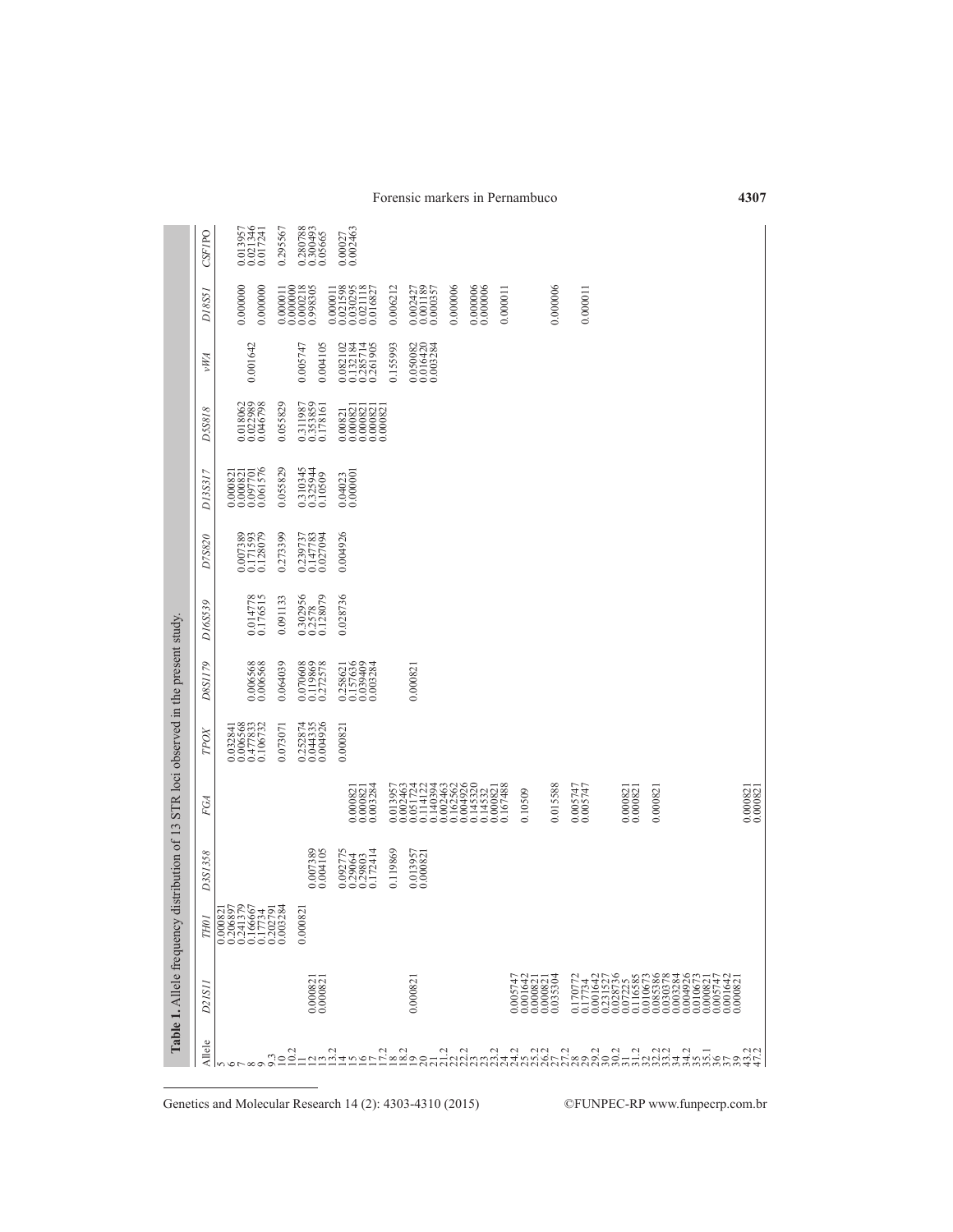#### S.M. Santos et al.

In this study, the occurrence of rare alleles, described in a single study for the Brazilian population (Aguiar et al., 2012), was also observed. These included allele 47.2 (locus *FGA*) and alleles 35.1 and 39 (locus *D21S11*). Allele frequencies and other statistical parameters of forensic interest for the 13 loci suggested by CODIS are shown in Tables 1 and 2, respectively.

Our study examining the allele frequencies of the 13 STR loci recommended by CODIS was more robust than previous reports for the state of Pernambuco. The results presented here will be applied for routine statistical calculations of the Laboratório de Perícia e Pesquisa em Genética Forense and will serve as basis for criminal studies performed in Pernambuco.

| <b>Table 2.</b> Forensic parameters in Pernambuco, Brazil. |       |       |      |       |      |             |                               |         |  |  |  |
|------------------------------------------------------------|-------|-------|------|-------|------|-------------|-------------------------------|---------|--|--|--|
| <b>STRs</b>                                                | MP    | PD.   | PIC  | PE    | TPI  | $H_{\rm o}$ | $H_{\scriptscriptstyle\rm E}$ | P(HWE)  |  |  |  |
| D21S11                                                     | 0.073 | 0.927 | 0.78 | 0.614 | 2.6  | 0.85878     | 0.85878                       | 0.70609 |  |  |  |
| TH01                                                       | 0.112 | 0.888 | 0.7  | 0.497 | 1.94 | 0.79146     | 0.79922                       | 0.57657 |  |  |  |
| D3S1358                                                    | 0.091 | 0.909 | 0.74 | 0.617 | 2.62 | 0.79146     | 0.77437                       | 0.19426 |  |  |  |
| <i>FGA</i>                                                 | 0.033 | 0.967 | 0.86 | 0.719 | 3.63 | 0.867       | 0.87552                       | 0.00567 |  |  |  |
| <b>TPOX</b>                                                | 0.138 | 0.862 | 0.65 | 0.376 | 1.49 | 0.66502     | 0.68845                       | 0.07229 |  |  |  |
| D8S1179                                                    | 0.061 | 0.939 | 0.78 | 0.595 | 2.47 | 0.79967     | 0.80953                       | 0.42405 |  |  |  |
| D16S539                                                    | 0.08  | 0.92  | 0.75 | 0.54  | 2.15 | 0.76683     | 0.78549                       | 0.09766 |  |  |  |
| D7S820                                                     | 0.074 | 0.926 | 0.77 | 0.614 | 2.61 | 0.81117     | 0.79993                       | 0.16464 |  |  |  |
| D13S317                                                    | 0.087 | 0.913 | 0.74 | 0.52  | 2.05 | 0.75698     | 0.76896                       | 0.15552 |  |  |  |
| D5S818                                                     | 0.114 | 0.886 | 0.7  | 0.521 | 2.06 | 0.76026     | 0.74008                       | 0.03337 |  |  |  |
| vWA                                                        | 0.071 | 0.929 | 0.77 | 0.546 | 2.18 | 0.77011     | 0.79904                       | 0.00002 |  |  |  |
| D18S51                                                     | 0.027 | 0.973 | 0.87 | 0.699 | 3.38 | 0.85386     | 0.883                         | 0.00001 |  |  |  |
| <b>CSF1PO</b>                                              | 0.116 | 0.884 | 0.69 | 0.503 | 1.97 | 0.74056     | 0.73981                       | 0.14177 |  |  |  |

 $MP =$  matching probability;  $PD =$  power of discrimination;  $PIC =$  polymorphism information content; PE = power of exclusion; TPI = typical paternity index;  $H<sub>E</sub>$  = expected heterozygosity;  $H<sub>O</sub>$  = observed heterozygosity; P (HWE) = uncorrected P values from Hardy-Weinberg equilibrium test.

### **ACKNOWLEDGMENTS**

The authors would like to acknowledge the Secretaria de Defesa Social de Pernambuco (SDS/PE/ Brasil). R. Moura is recipient of a post-graduate scholarship from Fundação de Amparo à Pesquisa do Estado de Pernambuco (FACEPE, IBPG 0926-2.02/11).

#### **REFERENCES**

Aguiar VRC, Wolfgramm Ede V, Malta FS, Bosque AG, et al. (2012). Updated Brazilian STR allele frequency data using over 100,000 individuals: an analysis of CSF1PO, D3S1358, D5S818, D7S820, D8S1179, D13S317, D16S539, D18S51, D21S11, FGA, Penta D, Penta E, TH01, TPOX and vWA loci. *Forensic Sci. Int. Genet.* 6: 504-509.

Bedoya G, Montoya P, Garcia J, Soto I, et al. (2006). Admixture dynamics in Hispanics: a shift in the nuclear genetic ancestry of a South American population isolate. *Proc. Natl. Acad. Sci. U. S. A.* 103: 7234-7239.

Bonilla C, Parra EJ, Pfaff CL, Dios S, et al. (2004). Admixture in the Hispanics of the San Luis Valley, Colorado, and its implications for complex trait gene mapping. *Ann. Hum. Genet.* 68: 139-153.

Brazil (2012). Lei nº 12.654, de 28 de Maio de 2012. Casa Civil. Subchefia para Assuntos Jurídicos. Publicada no DOU de 29.5.2012. Available at [http://www4.planalto.gov.br/legislacao/legislacao-1/leis-ordinarias]. Accessed February 3, 2014.

Brazil (2013). Decreto 7.950, de 12 de Março de 2013. Casa Civil. Subchefia para Assuntos Jurídicos. Publicado no DOU de 13.3.2013. Available at [http://www4.planalto.gov.br/legislacao/legislacao-1/decretos]. Accessed February 10, 2014.

Budowle B, Moretti TR, Niezgoda SJ and Brown BL (1998). CODIS and PCR-Based Short Tandem Repeat Loci: Law Enforcement Tools. In: Proceedings of the Second European Symposium on Human Identification, Promega Corporation, Madison, 73-88.

Genetics and Molecular Research 14 (2): 4303-4310 (2015) ©FUNPEC-RP www.funpecrp.com.br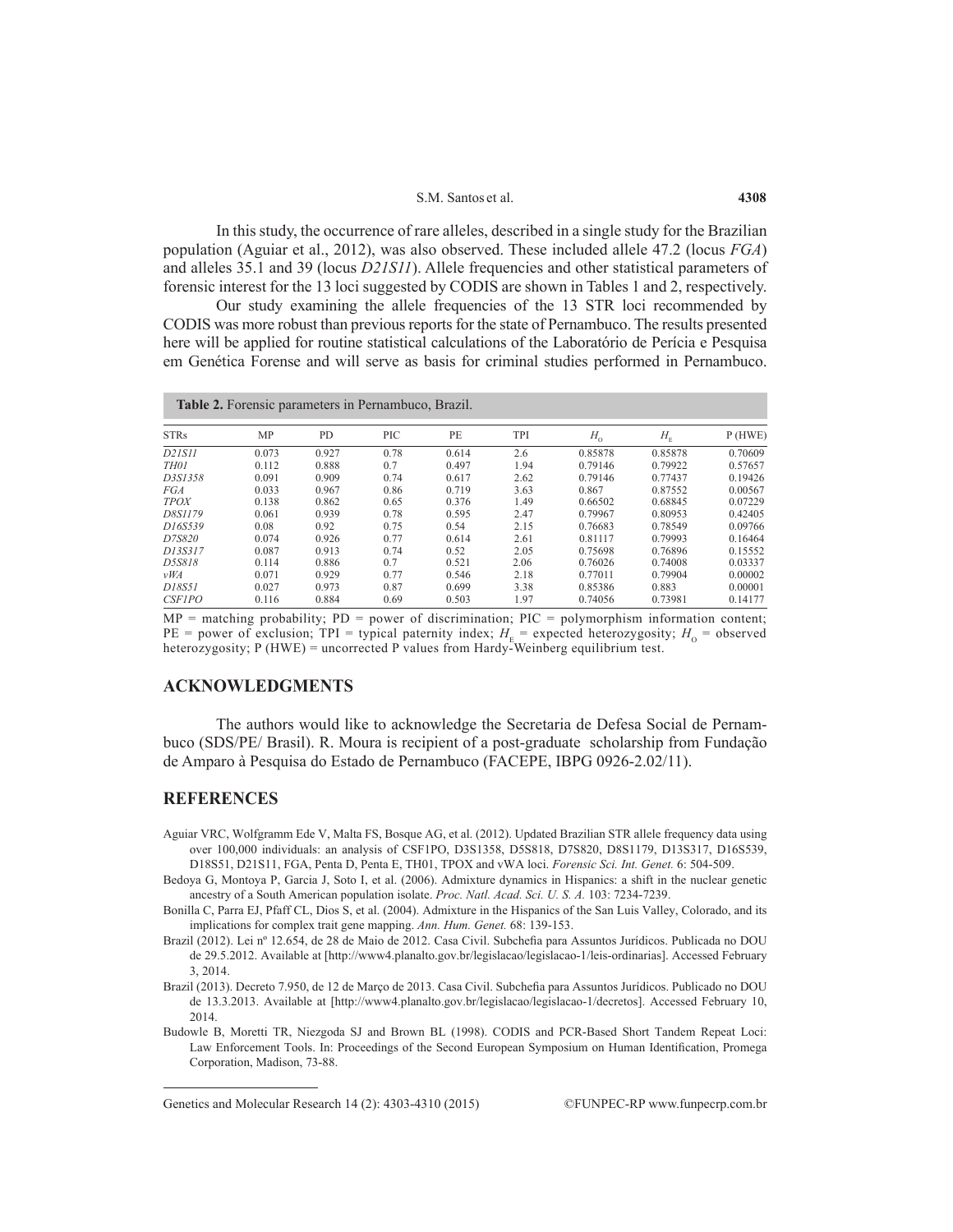- Butler JM (2005). Forensic DNA Typing: Biology, Technology, and Genetics of STR Markers. Elsevier Academic Press, New York.
- Choi JY and Seo TS (2009). An integrated microdevice for high-performance short tandem repeat genotyping. *Biotechnol. J.* 4: 1530-1541.
- Corte-Real F (2004). Forensic DNA databases. *Forensic Sci. Int.* 146 (Suppl): S143-S144.
- del Castillo DM, Perone C, de Queiroz AR, Mourao PH, et al. (2009). Populational genetic data for 15 STR markers in the Brazilian population of Minas Gerais. *Leg. Med.* 11: 45-47.
- Dellalibera E, Havro ML, Souza M, Kajihara K, et al. (2004). Genetic analysis of 13 STR loci in the population from the State of Pernambuco, northeast Brazil. *Forensic Sci. Int.* 146: 57-59.
- Excoffier L (2010). Arlequin Ver. 3.5.1.2. Available at [http://cmpq.unibe.ch/software/arlequin3]. Accessed November 12, 2013.
- FBI/Codis (1997). Available at [http://www.fbi.gov/about-us/lab/codis/ndis-statistics]. Accessed January, 16, 2014.
- Fridman C, dos Santos PC, Kohler P, Garcia CF, et al. (2008). Brazilian population profile of 15 STR markers. *Forensic Sci. Int. Genet.* 2: e1-e4.
- Ge J, Eisenberg A and Budowle B (2012). Developing criteria and data to determine best options for expanding the core CODIS loci. *Investig. Genet.* 3: 1.
- Gershaw CJ, Schweighardt AJ, Rourke LC and Wallace MM (2011). Forensic utilization of familial searches in DNA databases. *Forensic Sci. Int. Genet.* 5: 16-20.
- Gill P, Fereday L, Morling N and Schneider PM (2006). The evolution of DNA databases-recommendations for new European STR loci. *Forensic Sci. Int.* 156: 242-244.
- Grattapaglia D, Schmidt AB, Costa e Silva, Stringher C, et al. (2001). Brazilian population database for the 13 STR loci of the AmpFlSTR Profiler Plus and Cofiler multiplex kits. *Forensic Sci. Int.* 118: 91-94.
- Gusmão L, Alves C and Amorim A (2001). Molecular characteristics of four human Y-specific microsatellites (DYS434, DYD437, DYS438, DYS439) for poulation and forensic studies. *Ann. Hum. Genet.* 65: 285-291.
- Hares DR (2012). Expanding the CODIS core loci in the United States. *Forensic Sci. Int. Genet.* 6: e52-e54.
- IBGE (2010). Censo Demográfico 2010. Available at [http://censo2010.ibge.gov.br/resultados]. Accessed January 23, 2014.
- Jacques GS and Minervino AC (2007). Aspectos Éticos e Legais dos Bancos de Dados de Perfis Genéticos. Perícia Federal, Brasília, 26: 17-20. Available at [www.apcf.org.br]. Accessed February 04, 2014.
- Krzyzanńska A, Kowalczyk E, Markowska J and Dobosz T (2006). STR loci D2S1338 and D19S433 in a population sample from the Lower Silesia region. *Arch. Med. Sadowej. Kryminol.* 56: 236-238.
- Leite FP, Menegassi FJ, Schwengber SP, Raimann PE, et al. (2003). STR data for 09 autosomal STR markers from Rio Grande do Sul (southern Brazil). *Forensic Sci. Int.* 132: 223-224.
- Li CT, Guo H, Zhao ZM and Li L (2008). Analysis of genetics and genomics of short tandem repeat loci commonly used in Kinship Testing. *Fa. Yi. Xue Za Zhi.* 24: 214-220.
- Martinez-Marignac VL, Valladares A, Cameron E, Chan A, et al. (2007). Admixture in Mexico City: implications for admixture mapping of type 2 diabetes genetic risk factors. *Hum. Genet.* 120: 807-819.
- Martins JA, Costa JC, Paneto GG, Figueiredo RF, et al. (2010). Genetic profile characterization of 10 X-STRs in four populations of the southeastern region of Brazil. *Int. J. Legal Med.* 124: 427-432.
- Michelin K, Pacheco AC, Auler-Bittencourt EA, Lima MJM, et al (2008). Banco de Perfis Genéticos no Combate aos Crimes Sexuais. Perícia Federal, Brasília. 26: 13-16. Available at [www.apcf.org.br]. Accessed: February 02, 2014.
- Pena S D J, Bastos-Rodrigues L, Pimenta JR and Bydlowski SP (2009). DNA Tests Probe the Genomic Ancestry of Brazilians. *Braz. J. Med. Biol. Res.* 42: 870-876.
- Pernambuco (2007). Pacto pela Vida. Available at [http://www.pactopelavida.pe.gov.br]. Accessed January 29, 2014.
- Ribeiro Rodrigues EM, Leite FP, Hutz MH, Palha TJ, et al. (2008). A multiplex PCR for 11 X chromosome STR markers and population data from a Brazilian Amazon Region. *Forensic Sci. Int. Genet.* 2: 154-158.
- Salzano MF (2004). Interethinic variability and admixture in Latin América-social implications. *Rev. Biol. Trop.* 52: 405-415.
- Silva DA, Crouse CA, Chakraborty R, Goes AC, et al. (2004). Statistical analyses of 14 short tandem repeat loci in Brazilian populations from Rio de Janeiro and Mato Grosso do Sul states for forensic and identity testing purposes. *Forensic Sci. Int.* 139: 173-176.
- Soloum de Neves Manta F, Pereira R, Vianna R, Rodolfo Beuttenmüller de Araújo A, et al. (2013). Revisiting the genetic ancestry of Brazilians using autossomal AIM-INDELs. *PloS One* 8: 75145.
- Tang H, Choudhry S, Mei R, Morgan M, et al. (2007). Recent genetic selection in the ancestral admixture of Puerto Ricans. *Am. J. Hum. Genet.* 81: 626-633.